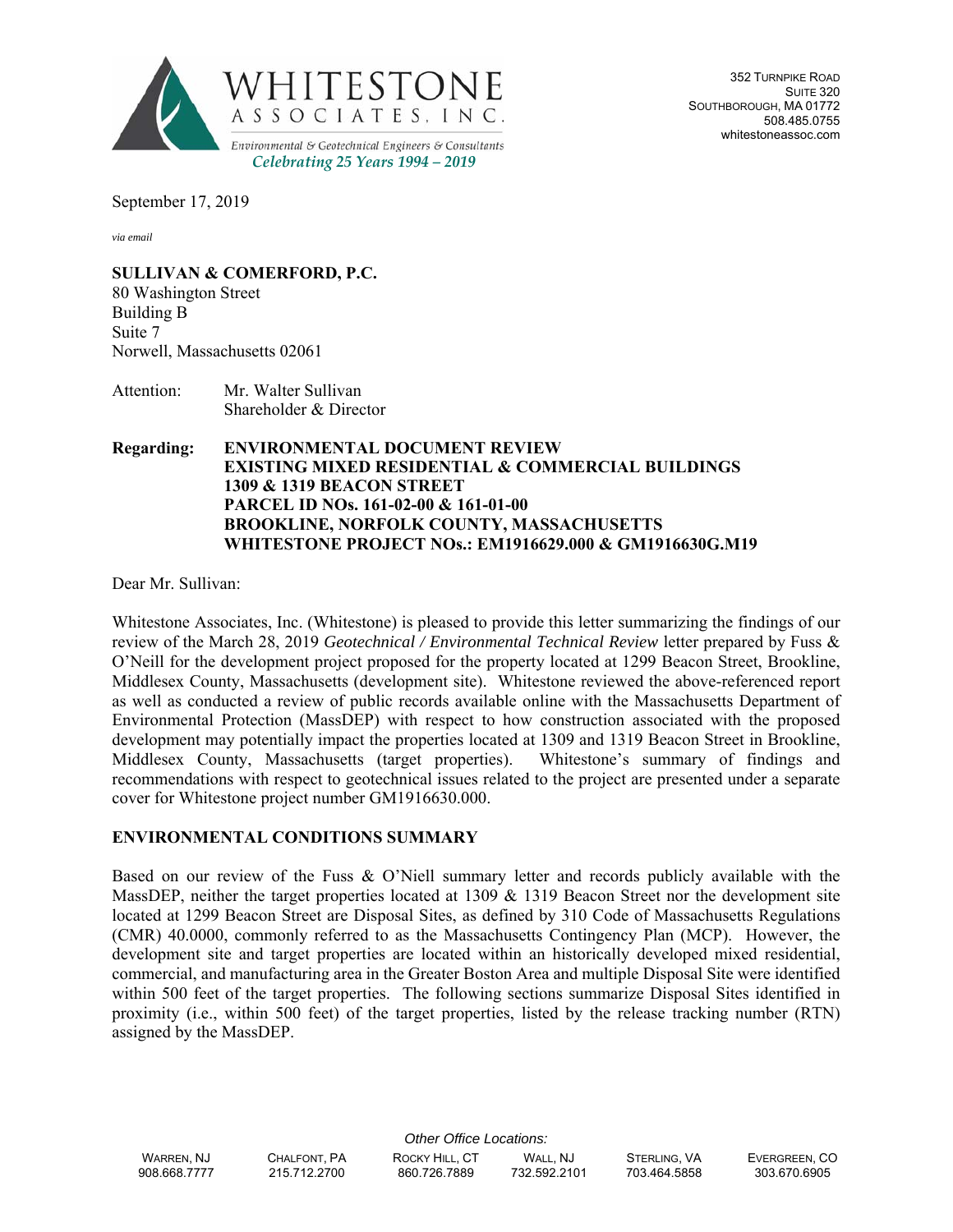

Sullivan & Comerford, P.C. Environmental Document Review 1309 & 1319 Beacon Street Brookline, Massachusetts September 17, 2019 Page 2

### *RTN 3-2048: 1285 Beacon Street*

The Disposal Site at 1285 Beacon Street, located approximately 250 feet east of the target properties along Beacon Street, was assigned RTN 3-2048 for the release of petroleum hydrocarbons to site soil identified during underground storage tank (UST) removal activities in September 1987. A Class A-2 *Response Action Outcome* (RAO) *Statement* was submitted to MassDEP in October 2007, indicating all sources of oil and/or hazardous material (OHM) had been eliminated or controlled and an *Activity and Use Limitation*  (AUL) was not required to maintain a condition of "No Significant Risk". The October 2007 RAO indicated soil impacts were limited to a depth of 15 feet below ground surface (fbgs) and groundwater, documented at a depth of 16 fbgs to 18 fbgs at the time, was not impacted at concentrations above the GW-3 Method 1 Groundwater Cleanup Standards applicable at the time. No evaluation of groundwater flow direction was included in the RAO.

### *RTN 3-3675: 11 Longwood Avenue*

The Disposal site at 11 Longwood Avenue, located approximately 60 feet south-southwest of the target properties, was assigned RTn 3-3675 for the release of petroleum hydrocarbons associated with multiple former USTs at the former Mike's Texaco filling station in 1987. A Class A-3 RAO with an AUL was submitted to MassDEP in March 1998. At the time the RAO was filed, residual petroleum-impacted soil remained at the site and petroleum light non-aqueous phase liquid (LNAPL) was present on the shallow groundwater table. Groundwater was documented to be present at depths of approximately 27 fbgs to 30 fbgs and flow in generally easterly direction.

### *RTN 3-15954: 30 Longwood Avenue*

The Disposal Site at 30 Longwood Avenue, located approximately 80 feet east-southeast of the target properties across Sewall Avenue, was assigned RTN 3-15954 for the release of petroleum to site groundwater in 1998. A Class B-1 RAO and Downgradient Property Status were submitted to MassDEP in March 1999 indicating that the detected petroleum impacts to site groundwater were attributed to the release at Mike's Texaco station (RTN 3-3675) and an AUL was not required to maintain a condition of "No Significant Risk". Groundwater was documented in the 1999 RAO to be present at a depth of approximately 28 fbgs and flow in a southwesterly direction.

#### *RTN 3-17777: 1341 Beacon Street*

The Disposal Site at 1341 Beacon Street, located approximately 100 feet west of the target properties along Beacon Street, was assigned RTN 3-17777 for the release of fuel oil to site soil in 1998 during UST closure activities. A Class B-2 RAO and AUL were submitted to MassDEP in December 1999. The RAO documents that petroleum impacts were limited to site soil extending to a depth of approximately 8 fbgs. Groundwater not encountered during response actions. No evaluation of groundwater depth or flow direction was included in the RAO.

### *RTN 3-20599: 34-36 Webster Street*

The Disposal Site at 34-36 Webster Street, located approximately 400 feet southwest of the target properties across Harvard Street and Webster Street, was assigned RTN 3-20599 for the release of volatile organic compounds (VOCs), semi-volatile organic compounds (SVOCs), petroleum hydrocarbon compounds, and metals to site soil to a depth of approximately 15 fbgs associated with historical site operations and the presence of urban fill in 2001. A Class A-2 RAO was submitted to MassDEP in April 2002. The RAO indicated that conditions in soil approached but had not yet achieved "background" and that an AUL was

## **ENVIRONMENTAL & GEOTECHNICAL ENGINEERS & CONSULTANTS**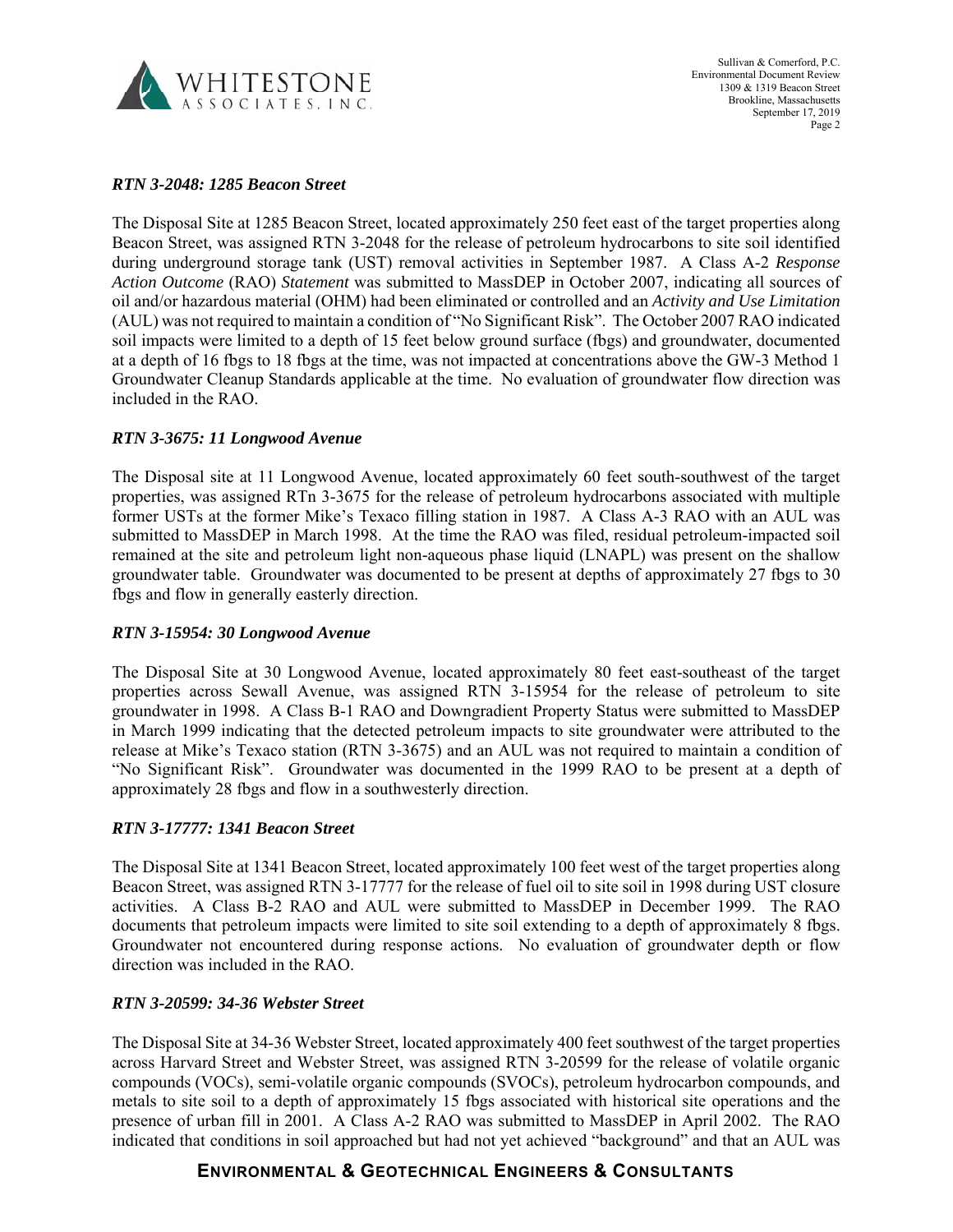

not required to maintain a condition of "No Significant Risk". Groundwater was encountered at a depth of approximately 30 fbgs and was not impacted by the impacted site soil. Groundwater flow direction was not evaluated in the RAO.

### *RTN 3-24672: 1284 Beacon Street*

The Disposal Site at 1284 Beacon Street, located approximately 250 feet northwest across Beacon Street, was assigned RTN 3-24672 for the release of fuel oil from a 10,000-gallon storage tank located in a vault in the basement of the building. The product was cleaned up under as an *Immediate Response Action* (IRA). Subsequent soil and groundwater sampling indicated the minimal impact to site soil had occurred and groundwater was not impacted at concentrations above the Method 1 Standards applicable at the time. A Class A-2 RAO was submitted to MassDEP in October 2006, indicating that all sources of OHM had been eliminated or controlled and an AUL was not required to maintain a condition of "No Significant Risk". As groundwater was not impacted with petroleum compounds at concentrations above the applicable standards, no groundwater table elevation of flow evaluation was performed.

## *RTN 3-25113: 10 Waldo Street*

The Disposal Site at 10 Waldo Street, located approximately 250 feet north of the target properties across Beacon Street, was assigned RTN 3-25113 for the release of petroleum oil to site soil during the removal of multiple USTs, aboveground storage tanks (ASTs), and in-ground hydraulic vehicle lifts (IHVLs) in March 2005. A Class A-2 RAO was submitted to MassDEP in October 2005, indicating that all sources of OHM had been eliminated or controlled and an AUL was not required to maintain a condition of "No Significant Risk". As groundwater was not encountered at the maximum depth of response action of 15 fbgs. As such, no groundwater table elevation of flow evaluation was performed.

### *RTN 3-30852: 1285 Beacon Street*

The Disposal Site at 1285 Beacon Street, located approximately 250 feet east of the target properties along Beacon Street, was assigned RTN 3-30852 for an Utility-Related Abatement Measure (URAM) filed with MassDEP on behalf of the Town of Brookline to guide soil excavation and management associated with the installation of a new stormwater drainage line in proximity to two Disposal Sites (i.e., 1285 & 1284 Beacon Street, RTNs 3-24672 and 3-2048, respectively). A URAM *Completion Statement* (URAMCS) was submitted to MassDEP in January 2013 documented soil excavation activities extended to a mximum depth of approximately 9 fbgs, describing the management of impacted soil in accordance with provisions of the MCP, and that contamination at the Disposal Site was not exacerbated by URAM activities. No groundwater was encountered during URAM activities.

### *Environmental Conditions Findings and Recommendations*

Whitestone's review of publicly available records online with the MassDEP identified eight proximal Disposal Sites. Of these eight Disposal Sites, contamination was limited to site soil and did not impact groundwater at five (i.e., RTNs 3-17777, 3-20599, 3-24672, 3-25113, and 3-30852). Whitestone identified three Disposal Sites where groundwater had been previously impacted by petroleum hydrocarbon compounds (i.e., RTNs 3-2048, 3-3675, and 3-15954). In addition, petroleum LNAPL remained present in the subsurface at one Disposal Site (i.e., RTN 3-3675) at the time the RAO was recorded.

Based on Whitestone's understanding of construction activities associated with the proposed redevelopment of 1299 Beacon Street, excavation dewatering will be required. As summarized under a separate cover, Whitestone understands geotechnical recommendations for the development site include

# **ENVIRONMENTAL & GEOTECHNICAL ENGINEERS & CONSULTANTS**